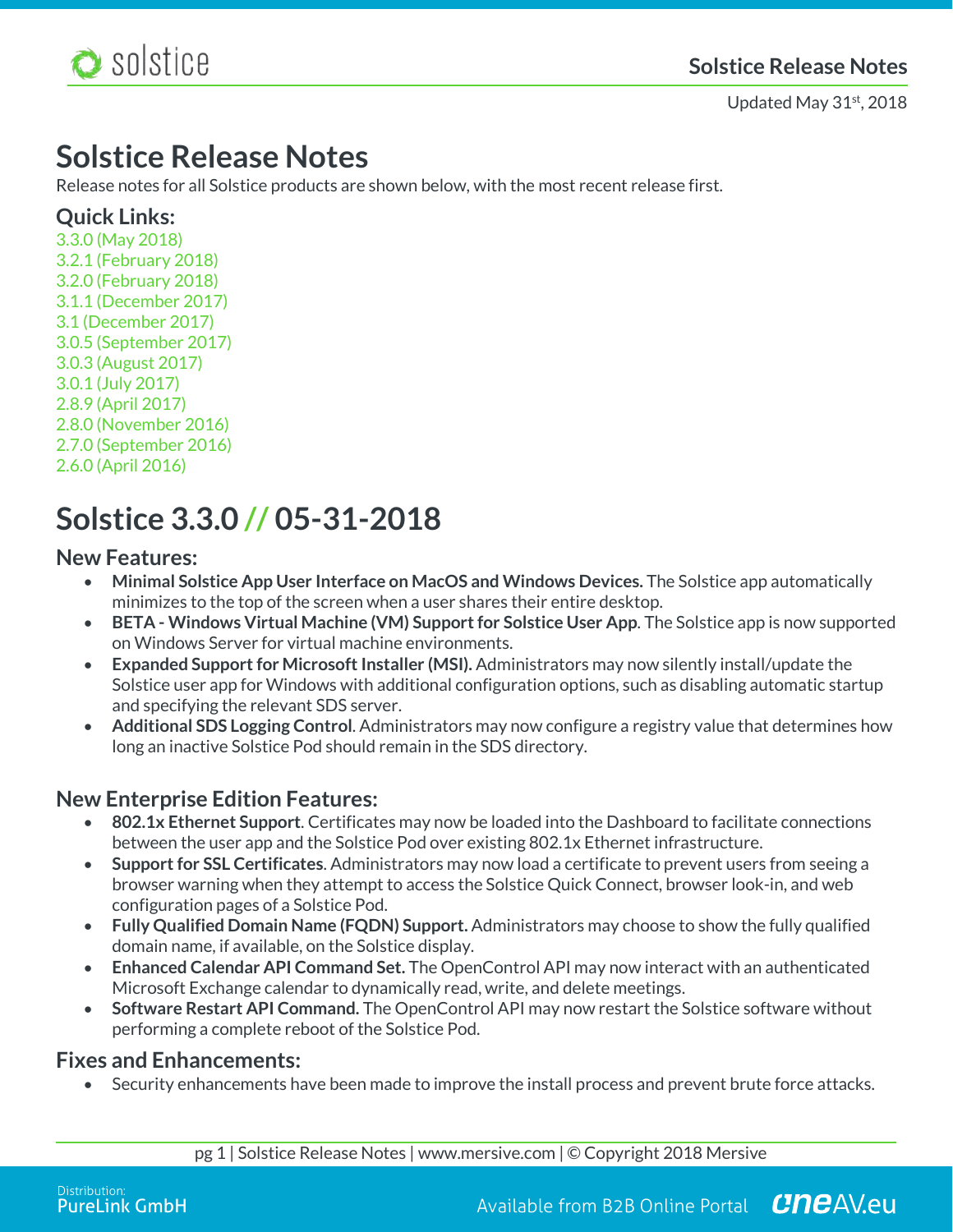

# **Solstice Dashboard 3.3 Release Notes**

### **New Features:**

- **802.1x Ethernet Support**. Administrators may now load a certificate into the Dashboard to facilitate connections between the user app and the Solstice Pod over existing 802.1x Ethernet infrastructure.
- **Solstice Pod Support for SSL Certificates**. Administrators may now load a certificate into the Dashboard to prevent users from seeing a browser warning when they attempt to access the Solstice Quick Connect, browser look-in, and web configuration pages of a Solstice Pod.
- **Fully Qualified Domain Name (FQDN) Support.** Administrators may choose to show the fully qualified domain name, if available, on the Solstice display.
- General bug fixes and enhancements

Back to Top

# **Solstice 3.2.1 // 02-26-2018**

### **Bug Fixes:**

- Resolved an issue with assignment of static IP addresses.
- Resolved an issue that would cause Multi-Room sessions to be prematurely ended.
- Improvements to 802.1x wireless authentication.
- Improvements to Gateway Check settings.

# **Solstice Dashboard 3.2.1 // 02-26-2018**

## **Bug Fixes:**

• General usability improvements to the Solstice Dashboard.

# **Solstice 3.2.0 // 02-02-2018**

## **New Features:**

- New capabilities of the OpenControl API:
	- o Room scheduling data may now be read via 'GET'.
	- o Gateway check control is now exposed.
- On the modern welcome screen, the customizable background images now have improved animations.
- International language support added to include French, Italian, German, Spanish, and Chinese Traditional.
- Japanese translations updated.

## **Fixes and Enhancements:**

- Improvements to the Solstice Dashboard related to the speed and performance of Pod statuses and read/write configuration.
- Improvements to Microsoft Exchange Server calendar integration.
- Solstice user app improvements:
	- o Improved the usability of the Pod discovery panel.
	- $\circ$  OSX user app now leverages standard CFPreferences for application preferences management.
	- $\circ$  Enterprise .msi installer is now available for the Solstice Windows client application.
	- o Improved sharing performance on Surface Books and Surface Pros.
	- o Resolved OSX AirPlay connection issue.

pg 2 | Solstice Release Notes | www.mersive.com | © Copyright 2018 Mersive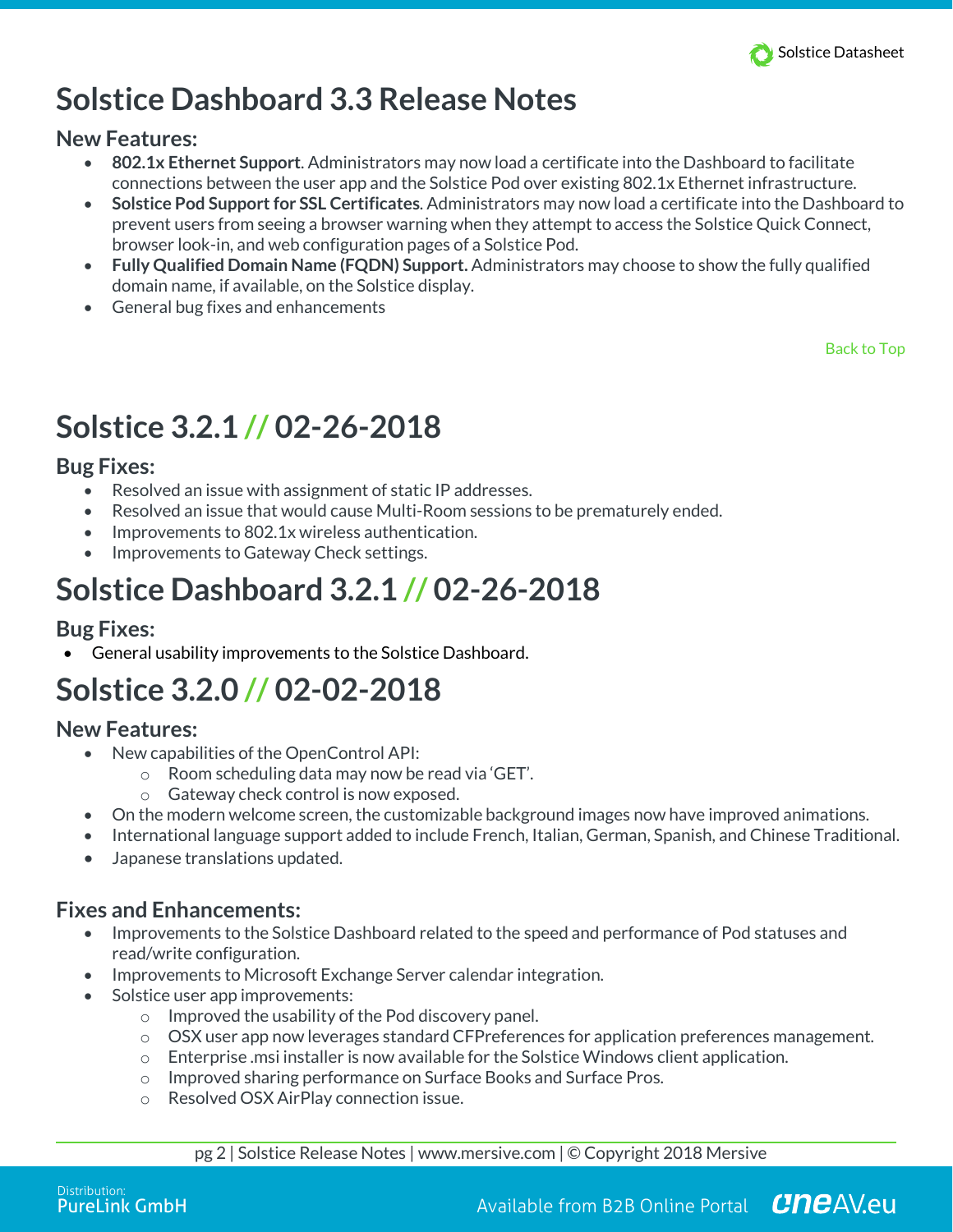

- o Addressed Multi-Room configuration issues.
- o Audio streaming no longer lags when video sharing is paused and resumed.
- o Improved overall stability for Android and iOS apps.

## **Solstice 3.1.1 // 12-20-2017**

- Improved support for EDID (Extended Display Identification Data) resolution and refresh rates for specific displays.
- Resolved an issue where Pods on an isolated network would not update successfully when using a proxy to connect to the internet.

Back to Top

## **Solstice 3.1 // 12-06-2017**

## **New Features (Enterprise Only):**

**New, redesigned welcome screen:** The welcome screen has been updated to support several important new features:

- Existing welcome screen customizations are retained in 'classic' mode but you may enable 'modern' mode to see and utilize the features listed below:
	- o First time user instructions are presented in a simplified step-by-step manner.
	- o Reactive screen key. When a user begins the connection process, the screen key will grow help users find and read the on-screen.
	- $\circ$  The SSID of the wireless network can optionally be presented as part of the on-screen instructions.
	- $\circ$  DNS Support if a Pod's IP Address is listed in a DNS server, the welcome screen will display the DNS name and not the IP address as part of the getting started instructions.
	- o Up to 6 different background images, customizable.
	- o On screen room calendar display (see feature below).

**Room scheduling via calendar integration:** Solstice will show the upcoming meetings for the room on the welcome screen.

- Integrates with Microsoft Exchange and Office 365 to automatically maintain an updated room calendar.
- Calendar support for any 3rd party calendar system via the Solstice OpenControl API.
- Supports various Exchange/O365 authentication modes:
	- o Resource calendars for meeting rooms or other shared resources
	- o Direct account access for personal and in-office wall displays
	- o Impersonation accounts
	- o Account delegation
- Easy to view 'In-Use' or 'Available' indicators in Solstice apps so that users can find open rooms for ad-hoc meetings.
- A straightforward display of upcoming meetings during the day gives users a simple way to know when a room may be used/empty.

**Export managed display list from the Solstice Dashboard:** The Dashboard can now export a list of managed displays to a human-readable file. The file contains the display name, the IP Address, and the Device ID for all managed displays, or a selected sub-set. This file can be imported into another Dashboard instance or used to collect Device IDs for co-terming maintenance or other administrative tasks.

pg 3 | Solstice Release Notes | www.mersive.com | © Copyright 2018 Mersive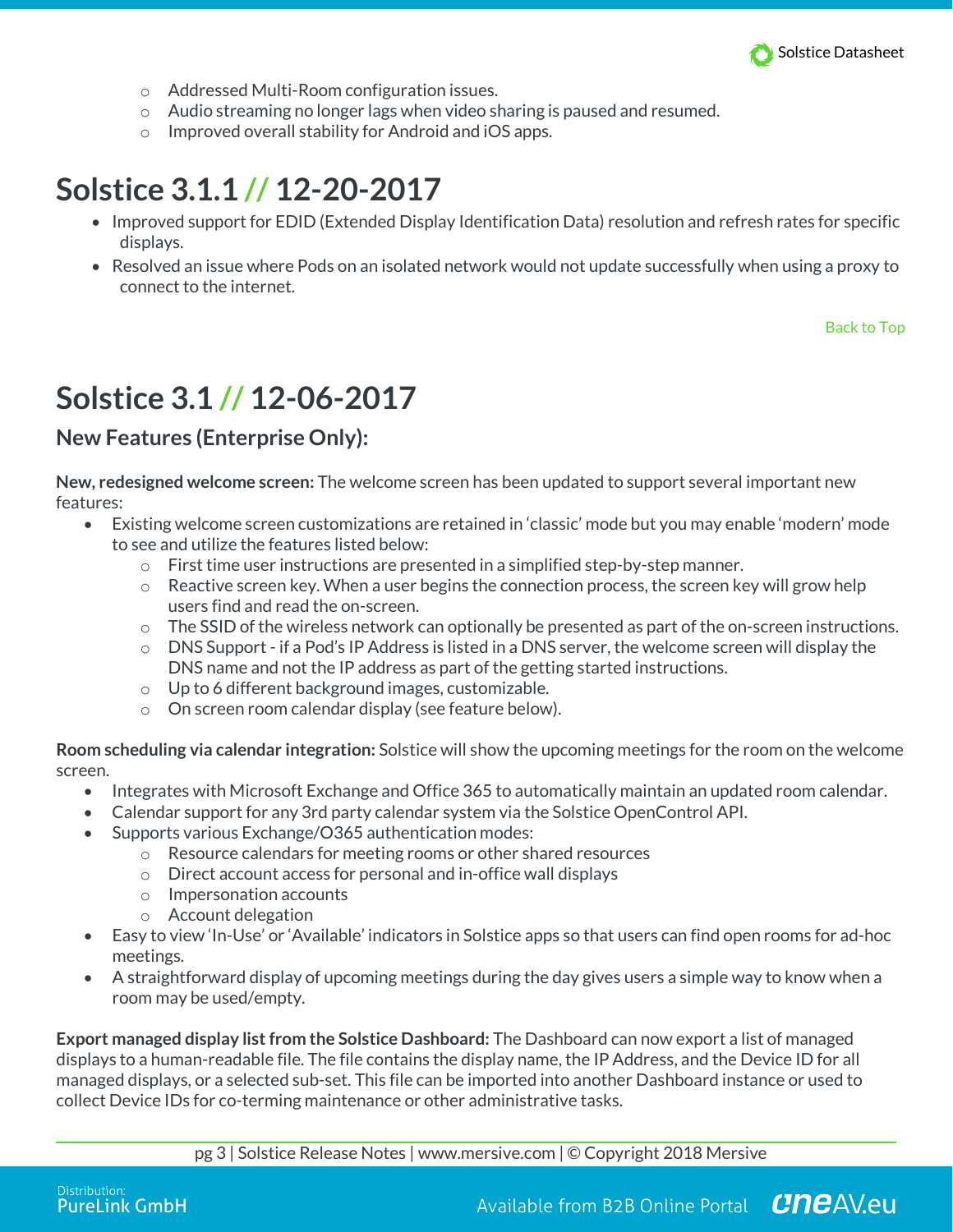

**WiFi certificate installation**: Solstice Pods can now accept a new WiFi certificate for 802.1X networks. The Solstice Dashboard can upload a certificate generated by a Certificate Authority to ensure the identity of a Pod when attaching as a wireless client to the enterprise network.

**WiFi channel selection for WAP mode (Gen2i Hardware Only)**: The wireless access point of the Solstice Pod can be configured to use a specific wireless channel. Channels across both the 2.4Ghz and 5Ghz ranges are available.

### **New Features:**

**In-app room availability**: The Solstice app will indicate room availability in the 'discovery' panel, based on current connection and calendar scheduling information. This gives users an easy mechanism to find open rooms directly on their mobile device, based on how much longer the rooms will be free.

**OpenControl API extensions**: The OpenControl API has received several new REST calls to expose additional functionality to 3rd party systems. These extensions include the following capabilities:

- Set custom background images
- Control welcome screen messaging including RSS feeds and custom message tickers
- Control emergency broadcast state
- Check for and initiate software updates
- Read current software version
- Reboot Pod

**Redesigned QuickConnect web page:** The new design displays a background image that is independent of the customized welcome screen image(s) and is optimized for readability and user experience.

**Name your wired network**: The Dashboard now allows you to give your internal or wired network a meaningful name, instead of the default 'Internal'.

## **Fixes and Enhancements:**

- Improved stability and reliability.
- Resolved issue where Pod would not find an available update if connected to two networks and the WiFi network did not have access to the internet.
- Improved performance on Windows apps when sharing desktop or app windows.
- Improved performance, reduced bandwidth of RSS scrolling.
- Enhanced image quality when sharing from high resolution devices.
- Reduced bandwidth of streams that are in the dock.
- Fixed issue where sharing notifications would appear too frequently.
- Resolved issue on the Pod where rolling back to a previous version could cause instability.
- Improved stability when using AirPlay to share to Solstice.
- Resolved issue that would prevent SLR updates when guest configuration was disabled.
- Resolved issue that would disallow OpenControl API calls when guest configuration was disabled.
- Resolved issue that could prevent Mac OS X apps from updating successfully when connecting to a newer Solstice display.

### **Notes:**

Version 3.1 Dashboard is required to manage 3.1 Solstice displays. It is highly recommended that you update the Dashboard prior to updating displays. You can get the latest version of the Solstice Dashboard here.

pg 4 | Solstice Release Notes | www.mersive.com | © Copyright 2018 Mersive

**CneAVeu** Available from B2B Online Portal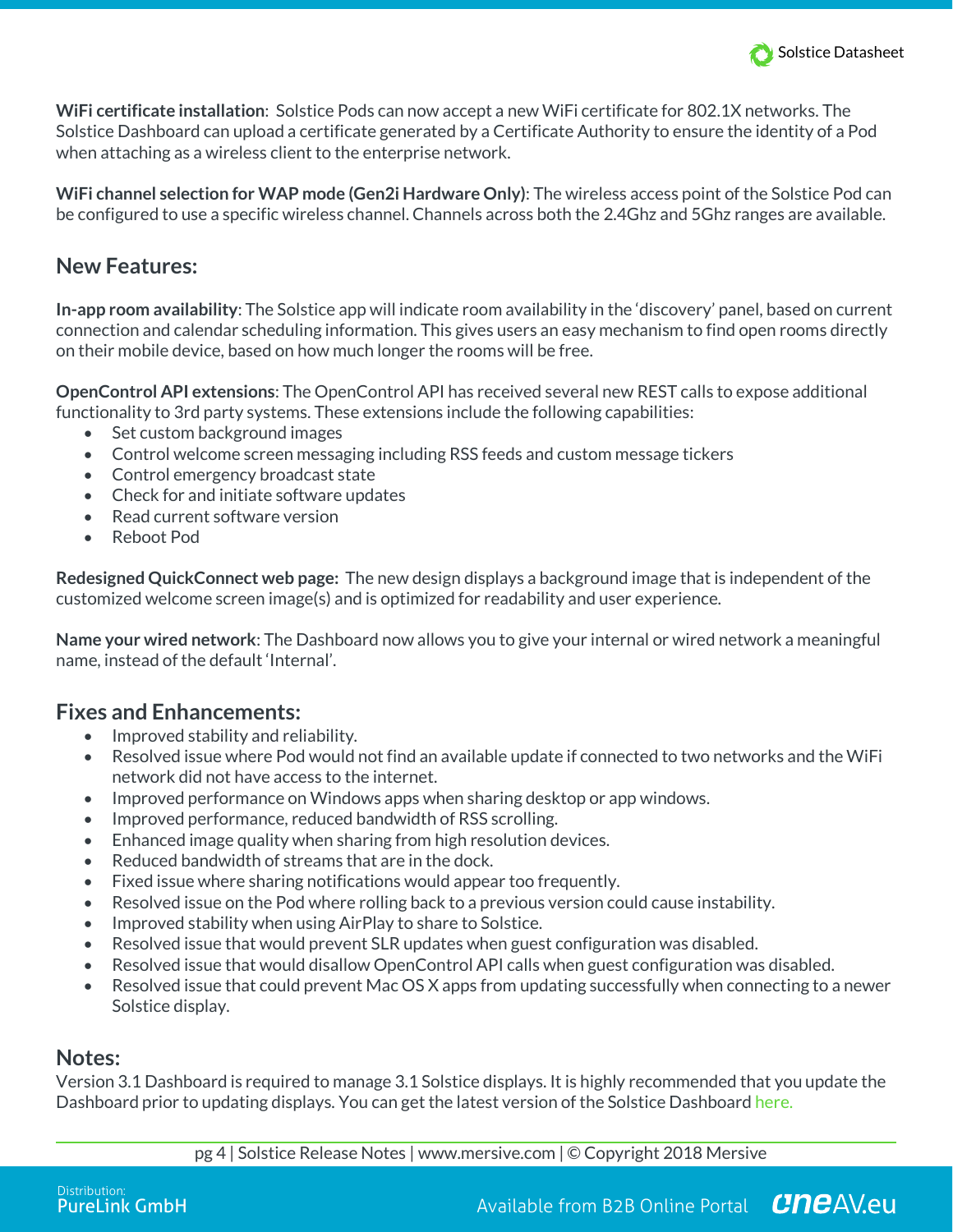

Support for Windows XP client discontinued.

Back to Top

# **solstice 3.0.5 // 09-18-2017**

### **Fixes and Enhancements:**

- Added support for iOS 11. (Note: Solstice iOS user apps must also be updated to the latest version for full iOS 11 support.)
- Added support for macOS High Sierra.
- Improved video streaming performance for Microsoft SurfaceBook/SurfacePro platforms running Windows 10.

## **Enterprise Only:**

• New configuration option added in the Solstice Dashboard to disable periodic network status checks for Solstice hosts.

# **solstice 3.0.3 // 08-23-2017**

### **Fixes and Enhancements:**

- Fixed an issue that could cause a blank box to appear on the display while mirroring with AirPlay.
- Improved tolerance of inconsistent network conditions and overall uptime.
- Resolved 'incorrect screen key' error that could appear when the correct screen key was entered.
- Resolved issue in Solstice Display Software for Windows where settings could fail to save properly.
- Fixed issue that could result in an OpenControl API call failing unnecessarily.
- Other general improvements to product stability and reliability.

# **solstice 3.0.1 // 07-12-2017**

### **multi-room (enterprise only)**

#### See the Multi-Room User Guide.

Multi-Room allows Pods in multiple locations on your network to collaborate in a single, unified session. Content from any user in any location will be synced in real-time across each participating location.

### **multi-room features (enterprise only)**

- **New Menu for Meeting Options**: A 'Meeting' menu has been added to the Solstice App. From here, users can easily start a Multi-Room session when connected to a Pod.
- **Session Names**: Multi-Room sessions can be given descriptive names by end users.
- **Arbitrary Audio Bridge Support:** Users have the ability of adding supplemental audio bridge information. Solstice will parse the audio bridge and create clickable links to easily integrate any audio service.
- **Invites:** Users can quickly invite other team members to join an existing Multi-Room session within the app. The invite opens an email with an embedded invite link for easy distribution. The invite link can also be copy/pasted for arbitrary use.
- **Group Chat:** When in a Multi-Room session, a new navigation tab is available in the app which will allow users to chat with other session participants. Chat messages can contain clickable URLs. This tab will also provide an overview of who is connected and from which room.
- **Auto-Complete During Session Initiation**: For ease of use, the Solstice App will remember previously used session names and audio bridge information. When starting a new session, this content will auto-complete for quicker start times.

pg 5 | Solstice Release Notes | www.mersive.com | © Copyright 2018 Mersive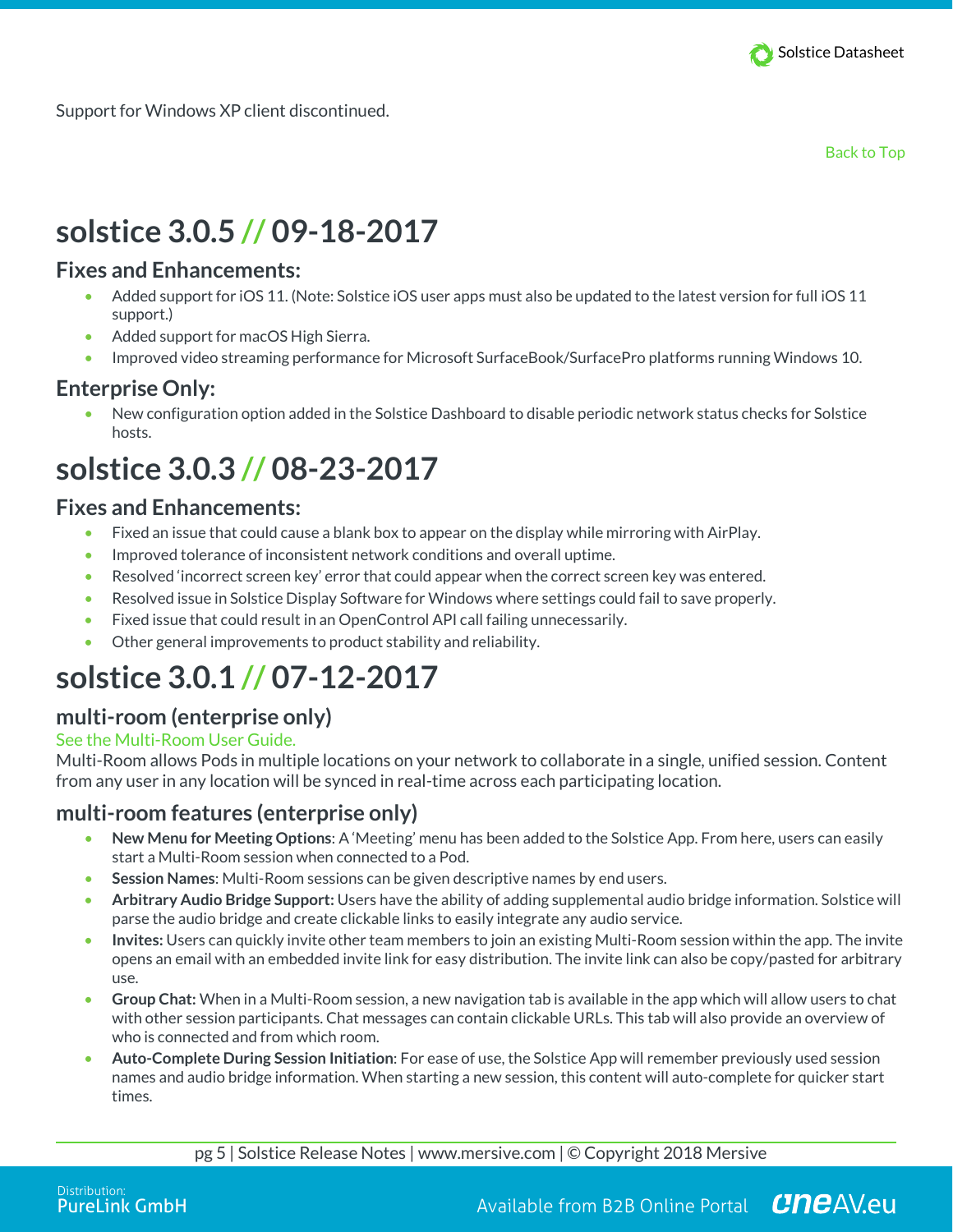

- **Intuitive Joining of Sessions:** Users will see ongoing Multi-Room sessions in the discovery panel of the app. Joining a Multi-Room session uses the same workflow as joining a single Solstice display, requiring little-to-no training for end users.
- **Routing of Content Video and Audio**: During a Multi-Room session, Solstice will automatically route all content to be visible on each participating display. Content audio will also be delivered and synchronized with the video, regardless of network latency.
- **Welcome Screen Updates:** When in a Multi-Room session, the welcome screen (splash screen) of the display will be updated to reflect the pertinent info for end users.
- **Ability to Disable Multi-Room**: Administrators have the ability (via the Dashboard) to disable any Pod from being able to start a session.

### **authentication model improvements (enterprise and standard)**

Based on customer feedback and user testing, the methods for users to authenticate when connecting to Solstice displays has been simplified and refined.

### **authentication model features**

- **Screen Key with Moderator Mode:** With 3.0, displays can support Screen Key as well as Moderator Mode simultaneously.
- **Password-Free Moderator Mode**: Moderator Mode has been enhanced to be simpler and more user friendly. It can be enabled at any time by connected users. The one who enables Moderator Mode becomes the moderator and can promote others to also be moderators.
- **Simplified Connections in Moderator Mode**: With Moderator Mode enabled, new users are no longer forced to choose to connect as guest or host, simplifying the workflow and reducing confusion. The privilege level of new connections will be determined by existing moderator(s).
- **Easy Configuration for Admins**: Administrators have the ability to completely disable Moderator Mode on any Solstice Display. They also have the ability to enable or disable Screen Key in parallel. Screen Key is no longer a 'determine at runtime' option for end users.

### **security updates**

Solstice passes penetration testing for secure deployment. Solstice 3.0 introduces numerous enterprise network/admin security improvements (beyond penetration testing requirements) as a result of our diligent attention to security. We recommend that you keep your software up to date as a best practice. Please contact Mersive support for a complete summary of these security updates.

#### **other features**

- **Flow Control Network Connectivity:** A flow control algorithm has been added to streaming traffic that will automatically adjust streaming rate based on current network quality. This is especially effective for Multi-Room sessions where routes to participating locations may vary greatly in latency or other conditions.
- **Auto-Reconnect and Connection Stability**: Solstice has been enhanced to handle short interruptions in network connectivity without disconnecting the user and removing shared content, providing a more stable, robust experience in unreliable network conditions.
- **QuickConnect Webpage to Auto-Launch App if Previously Installed:** The QuickConnect page hosted on each Solstice instance will now auto-launch a previously installed app without having to download anything from the display. If no previous install is detected, users will still download and connect similar to previous versions.
- **Captive Portal Support**: Pods will now support attaching to networks that use Captive Portal authentication.
- **File-Based License Updates (Enterprise Only):** For deployments without internet access, Solstice licenses can now be updated by a file based mechanism distributed via the Dashboard.

### **design & usability improvements**

- **Icons and Aesthetic Improvements**: The Solstice app has been enhanced with a more representative icon set and layout/color changes for more intuitive use.
- **Readability:** Text and background colors in certain parts of the UI have been modified to comply with accessibility guidelines for readability.

pg 6 | Solstice Release Notes | www.mersive.com | © Copyright 2018 Mersive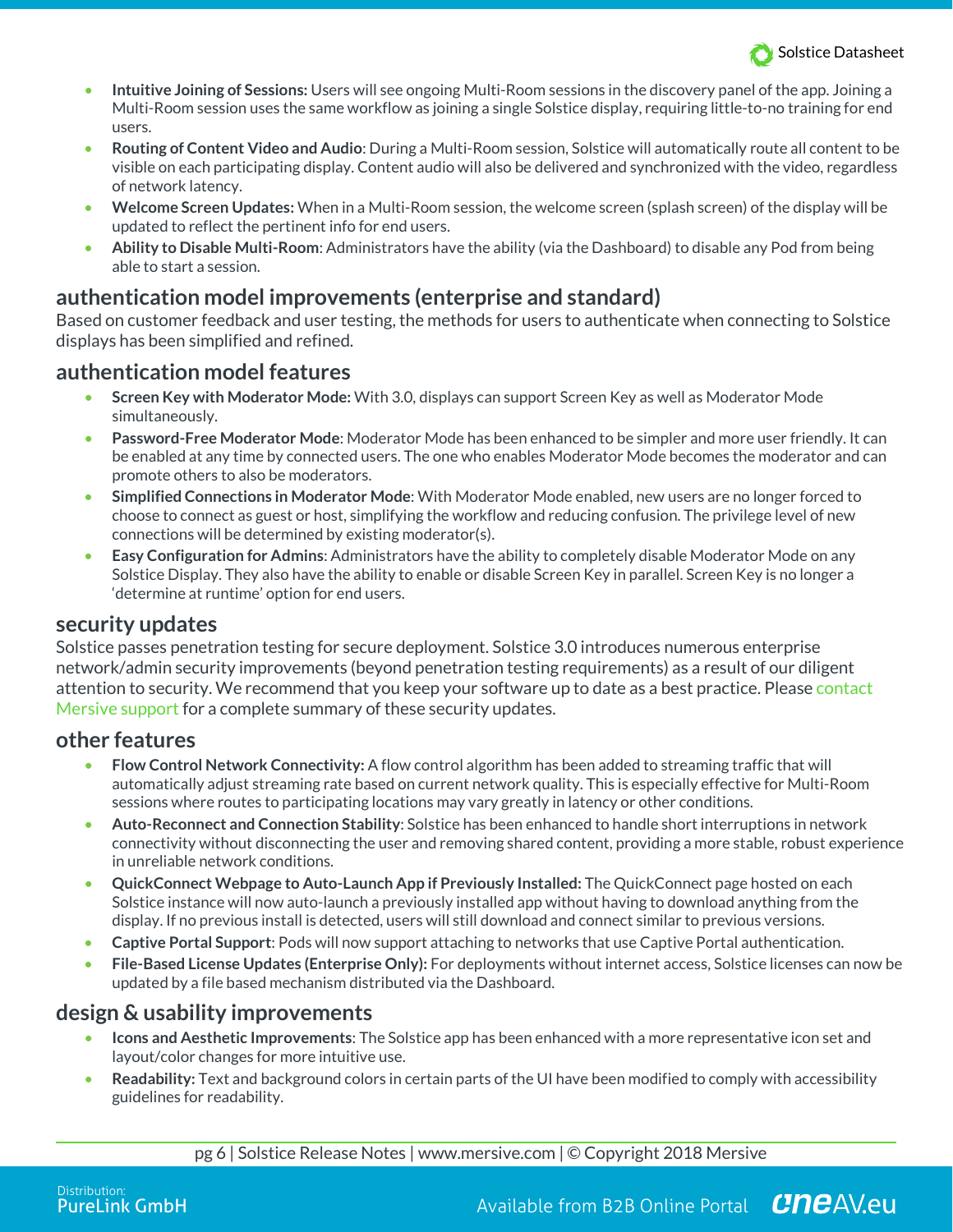

• **Welcome Screen Design Improvements**: Default artwork for the Welcome Screen (Splash Screen) has been updated.

#### **notes**

- **Previous Authentication Options Removed**: Some of the previous authentication options have been removed. Global Password was removed. The ability to have Screen Key determined at runtime was removed. Moderator Mode can no longer be password protected.
- **Solstice Display / App Compatibility:** Due to changes in the authentication protocol, in order to use a 3.0+ Solstice Display, a 3.0+ Solstice app is required. Users with a 2.x app will be prompted to upgrade upon a connection attempt to a 3.0+ display. The upgrade process is simple and automatic, with the new app automatically downloaded and launched (with the exception of mobile apps, which must be downloaded from their respective store).
- **Solstice Apps are Backwards Compatible:** Once users have the updated app on their device, they'll be able to use it to connect to previous versions of Solstice Displays.
- **Multi-Room Requirements:** For a display to be able to participate in Multi-Room sessions, Screen Key must be enabled (Dashboard will warn you if you attempt to disable Screen Key with Multi-Room enabled).
- **Multi-Room Connectivity**: For Pods to participate in Multi-Room sessions, they must be reachable within your organization's network infrastructure. No routing through the cloud is provided – this is for security and performance reasons.
- **All Components Required to Update**: For 3.0 features to function properly, all Solstice components (displays, user apps, Dashboard, and SDS) must be updated to 3.0+.
- **Minimum Dashboard Requirement**: To manage 3.0+ displays, the 3.0 Dashboard must be used. We highly recommend updating the Dashboard before updating displays.
- **Minimum Hardware Requirement:** Solstice 3.0 and beyond will be supported on gen 2 and gen 2i Pods only. If you have gen 1 hardware, please contact customerrelations@mersive.com for a special offer on hardware upgrades.

Back to Top

## **release: solstice 2.8.9 // 04-27-2017**

#### **fixes and enhancements**

- Added support for configuration of two independent Solstice Directory Service (SDS) servers when the Pod is connected to two networks simultaneously via dual-network mode. Administrators can now assign a different SDS for each network interface. In this way, users on each network can discover and connect to available Pods without needing to enter an IP address or rely on UDP broadcast discovery. This feature maintains the independence of the two networks; no network traffic passes between them.
- Added DNS support when the Pod is in Dual-Network mode. Hostnames can be entered into the Solstice Directory Service (SDS) IP address fields and those hostnames will correctly resolve to the appropriate IP address on the correct network.
- Resolved issue where Pod could become unresponsive in certain networking conditions.
- Improved performance of sharing app windows when using Windows 7.
- Resolved issue that could cause the Pod to improperly change the user access mode to 'locked' after a session disconnect.
- Improved stability of Pods connected via Ethernet when certain DHCP Linux servers are used.

## **release: solstice 2.8.7 // 04-03-2017**

#### **new features**

• Added support for dual Solstice Directory Service (SDS) implementations. The Dashboard can now configure two SDS instances – one for each network connection – on Solstice displays.

# **release: solstice 2.8.4 // 01-27-2017**

### **fixes and enhancements**

pg 7 | Solstice Release Notes | www.mersive.com | © Copyright 2018 Mersive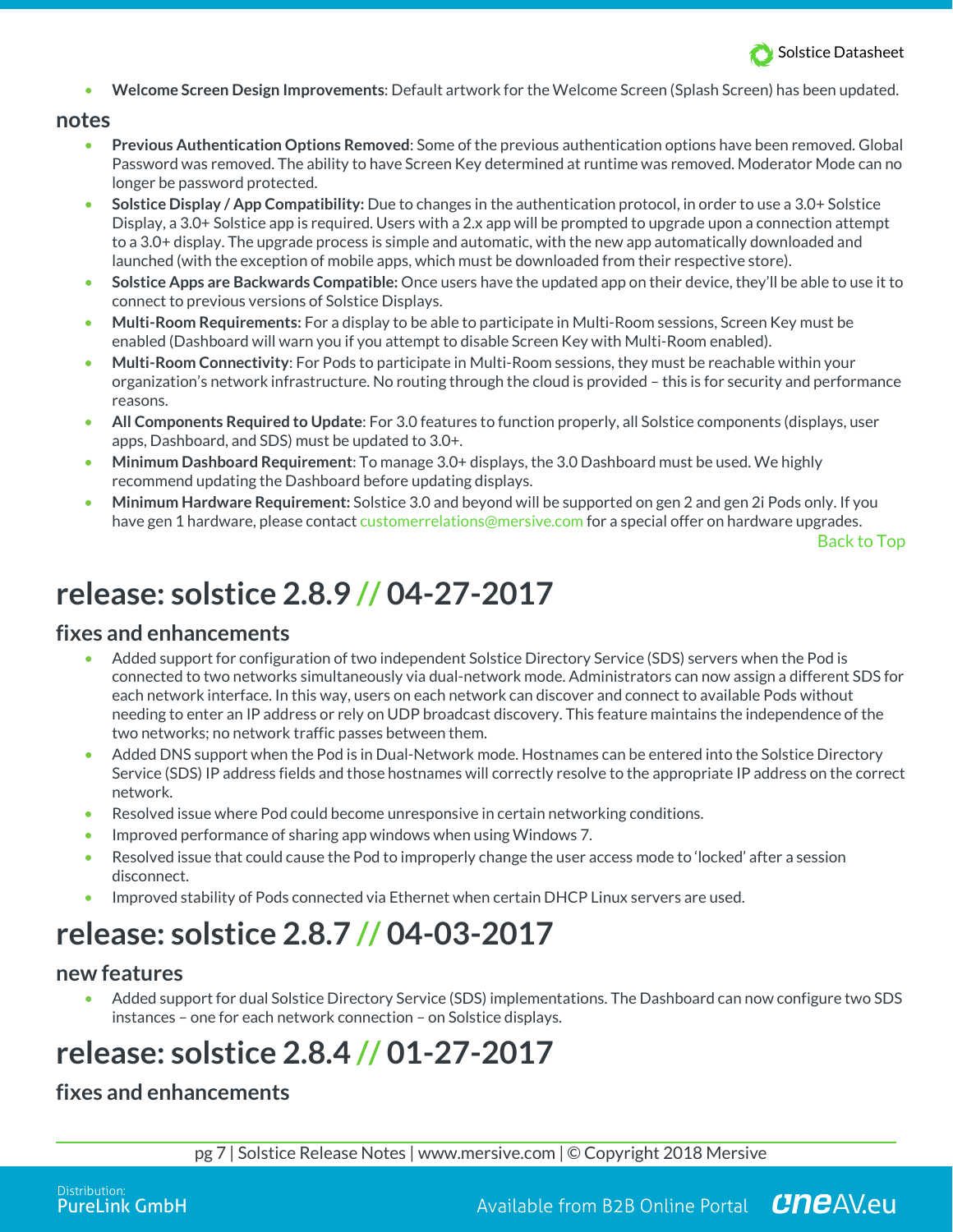

- Enhanced network stability of Ethernet when using certain DHCP Linux servers.
- Improved performance of sharing app windows when using Windows 7.
- Resolved issue that could cause the Pod to improperly enable the "locked" option after disconnecting.

## **release: solstice 2.8.3 // 01-19-2017**

#### **fixes and enhancements**

• Critical security update for the Solstice Pod (recommended).

Back to Top

# **release: solstice 2.8.0 // 11-17-2016**

#### **new features**

- Streaming Optimization for Adverse Network Conditions. Solstice will monitor and detect variations in network performance and dynamically optimize video/audio streaming to accommodate a broader range of network conditions. Jitter/choppiness is significantly reduced and audio-video synchronization is significantly improved when there are high volumes of traffic on the host network.
- Improved Security for Browser Look-In. When the Browser Look-In feature is enabled for a Solstice display and the user authentication mode set to Screen Key, users will now be required to enter the display's Screen Key in order to view the display in their device browser.
- Option to Run Solstice at Startup for Windows and Mac Laptops. For Windows and Mac users that download or update to the 2.8 Solstice client app, the app will automatically launch at startup of the client device. The default launch-at-startup option can easily be disabled in the client settings menu.
- Performance Improvements for High Resolution Devices over 1080p. When sharing desktop/screen to a Solstice display from a high-resolution device (beyond 1080p), throughput (fps) is significantly improved and less network bandwidth is utilized.
- Support for 24-Hour Time Format. The clock in the lower right corner of the Solstice display interface can now be set to 24-hour time formatting via the Solstice configuration panel or the Solstice Dashboard.
- 'Getting Started' Online Help. New web pages have been created to provide quick, informative help for end users and re-sellers, including setup instructions for Solstice admins and easier access to Solstice support. Links to the new pages have been added in convenient locations in the product.
	- Solstice Pod Quickstart URL: https://www.mersive.com/go/
	- Solstice Windows Software Quickstart URL: https://www.mersive.com/start/
- Easy Upgrades to Enterprise Edition. Non-enterprise Solstice displays can be upgraded to Enterprise Edition quickly and easily via the Solstice Dashboard or the web Configuration Panel for the Solstice Pod. To upgrade, click the new upgrade link, which will take you to a web page to complete the upgrade

#### **new solstice enterprise edition features**

- RSS Feeds Added to the Solstice Dashboard Message Center. The Solstice Dashboard's Message Center can now accept RSS feeds as content for the bulletin message ticker posted to Solstice displays. Bulletin messages can now show multimedia content from RSS feeds and animate between sources. An unlimited number of RSS feeds can be curated with existing messaging features. Enterprise Edition Pods and Windows Software licenses will ship with a default RSS feed enabled that provides helpful information to get started with Solstice.
- Support for Pod Software Updates Behind the Firewall via the Solstice Dashboard. The 2.8 version of the Solstice Dashboard can now deploy software updates behind a network firewall. This greatly improves the ease of updating Pods that do not directly have internet access due to network firewalls and provides more user control of release version updates.
- In-Product Software Update Path for the Solstice Dashboard. The Solstice Dashboard now provides a direct update path from within the Dashboard when new versions become available.
- New Quick Connect Configuration Option. In the Solstice Dashboard, a new option exists to disable automatic connection to a Solstice display when Solstice client apps are downloaded directly from the display.

pg 8 | Solstice Release Notes | www.mersive.com | © Copyright 2018 Mersive

Available from B2B Online Portal  $Cnc$ AV.eu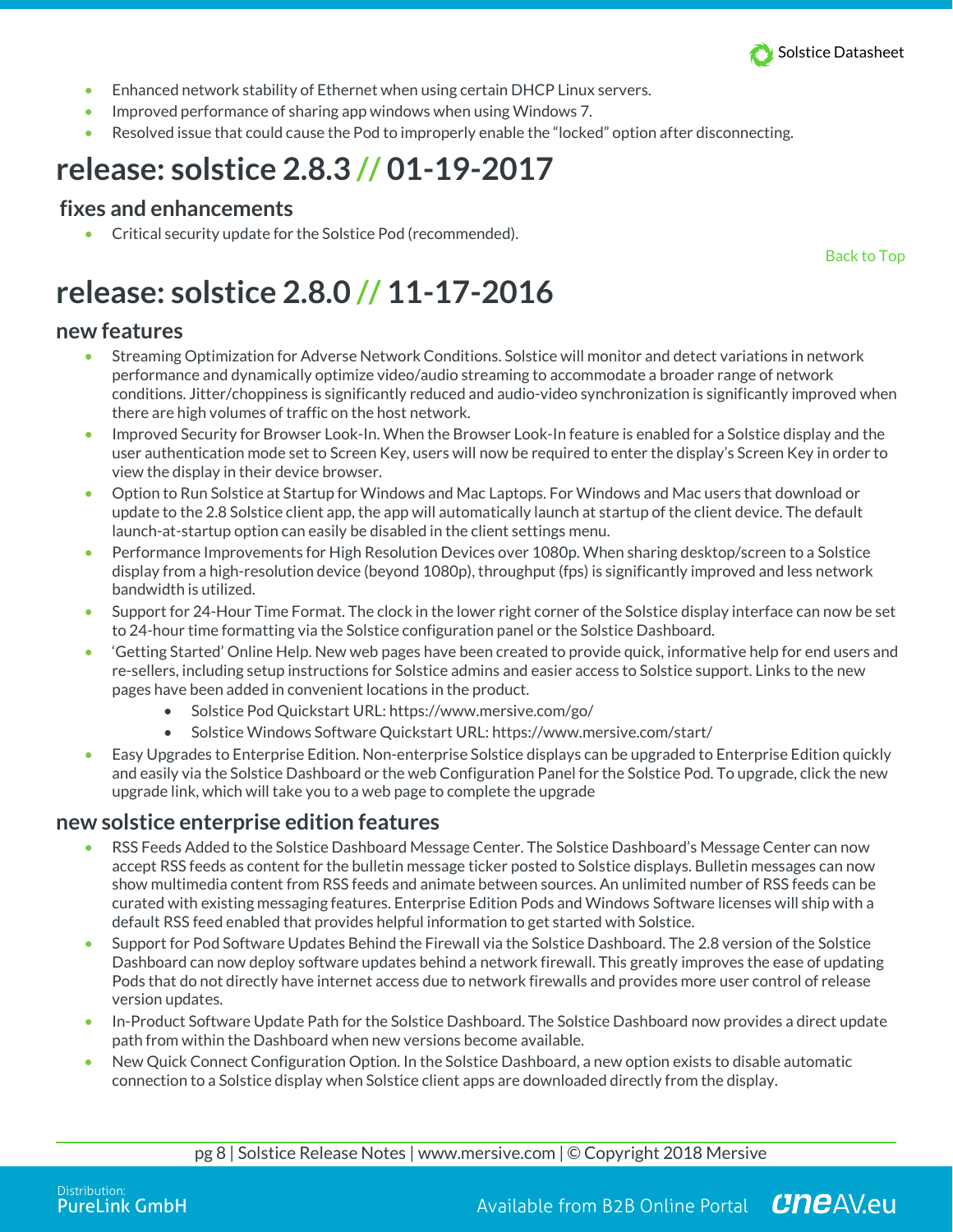

## **solstice dashboard for enterprise edition**

- Fixed update messaging that might improperly warn of a downgrade when not actually downgrading.
- Resolved issue where updating Solstice Pods with a Solstice Local Release (SLR) file from the Dashboard might not update all Pods as intended.

### **fixes and enhancements**

- Solstice Dashboard efficiency enhanced to reduce CPU usage.
- Solstice Android app has improved user experience for keyboard input.
- Resolved issue where shared desktops periodically appear as blank posts on the Solstice display.
- Resolved issue where certain configuration options on the Solstice host were not being saved properly.
- Resolved issue where participants could be disconnected after an iOS device is mirrored.
- Improved stability of AirPlay mirroring from Mac OSX desktops.
- Resolved issue where certain video files would not share from Android devices.

### **compatibility**

2.8 Solstice displays cannot be managed by pre-2.8 Solstice Dashboards. It is highly recommended to update the Solstice Dashboard to software version 2.8 **before** updating the Solstice Pods and/or Windows Software.

Back to Top

# **release: solstice 2.7.3 // 11-01-2016**

### **solstice pod fixes and updates**

- Resolved issue that can cause a Pod to become unreachable on some networks based on certain DHCP configurations.
- Resolved issue where the Pod's display output could get in a frozen state.

### **solstice client app fixes and updates**

• Fixed problem on Solstice client app for Mac that could result in unreadable text in certain parts of the user interface.

# **release: solstice 2.7.2 // 10-06-2016**

### **solstice pod fixes and updates**

- Resolved issue that would occasionally cause the Pod to freeze and become unusable after a certain period of time.
- Resolved issue that would unexpectedly disconnect users attached to the Pod's wireless access point.
- Resolved issue where Pods would go offline after losing signal from a display or after long periods of inactivity.

Back to Top

# **release: solstice 2.7.0 // 09-06-2016**

### **new features**

- Client Discovery List Search. Solstice users now have the option to search for a display for connection by name in their Solstice client discovery list. Users simply enter text into a search field, allowing them to dynamically search for a specific Solstice display by name.
- Broader Support for Client Video File Sharing on the Solstice Pod. Client video file sharing to the Solstice Pod has been expanded to support additional video file formats. Supported video codecs are H.263, H.264, and H.265/HEVC, and supported file formats are .mp4, .mov, .3gp. The number of simultaneous video files that can be shared to the Pod has increased from 1 to 4.
- Support for Simultaneous iOS Mirroring Posts. The Solstice Pod will now support up to four simultaneous iOS mirroring posts via AirPlay. Users attempting to mirror additional iOS devices (beyond four) will be asked to wait until at least one iOS mirroring post is removed from the screen. Note Solstice Windows Software already supports

pg 9 | Solstice Release Notes | www.mersive.com | © Copyright 2018 Mersive

Available from B2B Online Portal **CNCAV.eu**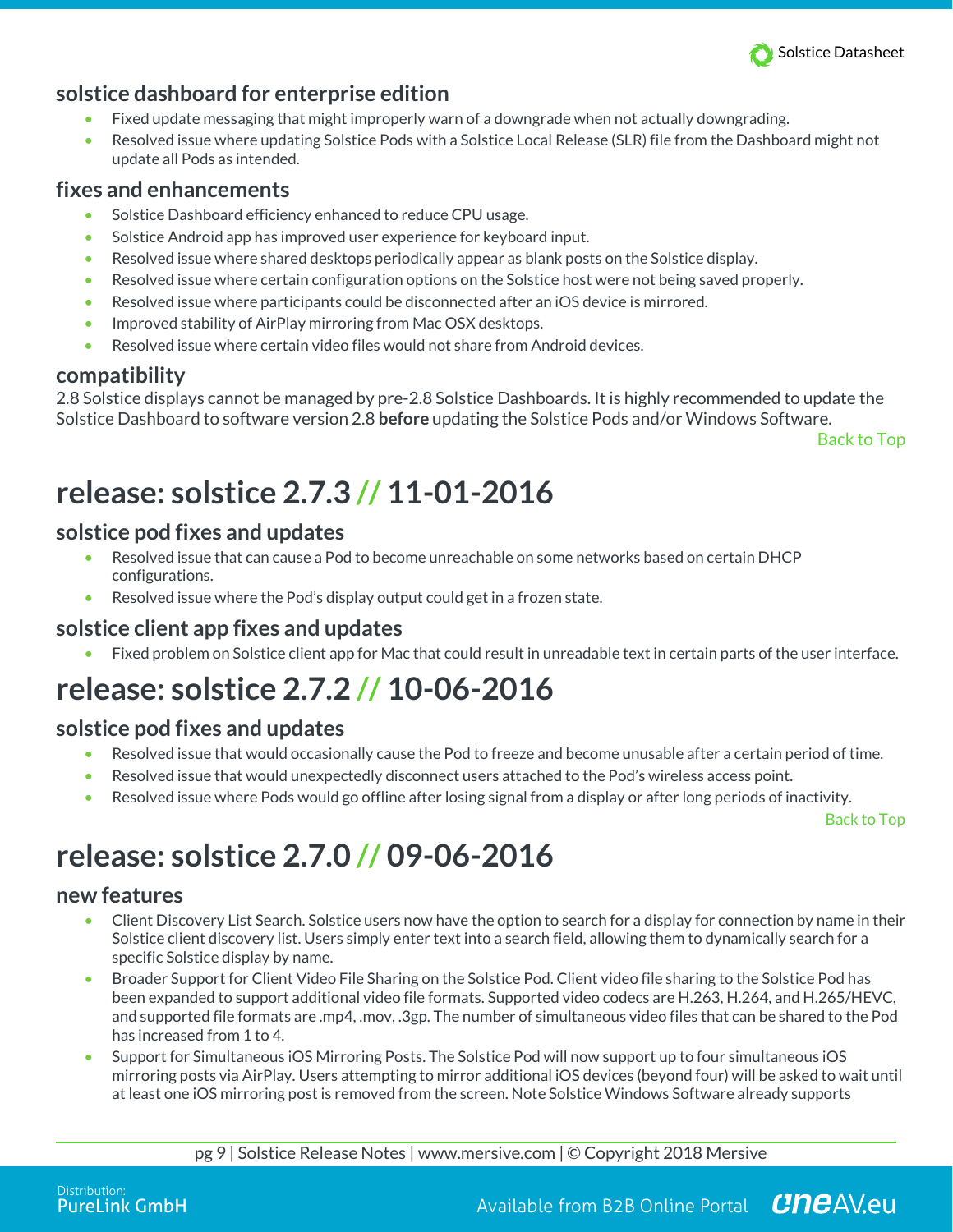

multiple simultaneous iOS mirroring posts.

- Robust Restart Management Services. The Solstice Pod has been equipped with a self monitoring capability that, in the event of a system failure, will attempt to restart the Pod automatically. This can be useful if the Pod experiences an unforeseen network event that causes the Solstice service to fail.
- Optional Software Update for Connected Clients. Solstice users may now opt to be notified when a software update is detected for their Solstice client app. When users enable the new client update notification option in the Solstice client settings menu, they will be prompted to update their client software when they connect to a Solstice display that has a more recent software version number than their Solstice client app. Windows and Mac client updates will be downloaded from the Solstice display host, and the client app will restart and reconnect to the Solstice display host. In the case of mobile clients, users will be redirected to the app store 'install' page for the most recent version.
- Remove Media when PC is Locked/Sleeps. When a PC is explicitly locked (via ALT-CTRL-DEL for example) while still connected to a Solstice display, any posts from that user will be removed from the display.
- Display 'No Network' in Presence Bar on Network Loss. The words 'No Network' will appear in the presence bar of the Solstice display interface when a Pod loses network connectivity, even when the IP address is disabled for viewing on the Solstice display welcome screen.

#### **new enterprise edition features**

- Discovery Tags Dynamic Discovery Filtering. Discovery tags allow Solstice users to filter a list of available displays for connection in their client devices by selecting one/multiple display group 'tag(s)' to filter by. A discovery tag denotes a logical group for a set of displays – such as location, department, etc. – and are created and applied to Solstice Enterprise Edition displays via the Solstice Dashboard. Multiple tags can be applied to Solstice Enterprise Edition displays.
- Full Solstice Display Welcome Screen Customization and Branding. The Solstice Dashboard now presents a larger set of customization options for the Solstice welcome screen design. In addition to modifying the background image for the welcome screen, all other welcome screen elements can now also be modified. Each element can be shown/hidden and aligned left, right, or center. Color values can also be assigned to text and other elements to better match organizational branding.
- Quality of Service Differentiated Network Traffic Support. Solstice network traffic will now be augmented to utilize the IETF defined quality of service (QoS) header information. By configuring a 6-digit QoS bit string in the Solstice Dashboard, the Solstice deployment can implement the TCP/IP QoS headers that are utilized by the enterprise network to differentiate and prioritize network traffic.
- Solstice Dashboard Update Notification and Warnings. Solstice Dashboard admins will now be warned when they attempt to update Solstice Pods to a software version that will make the Pods unsupported/unmanageable via their current Dashboard version. When this occurs, Dashboard admins will be prompted to update their Dashboard software first, and a download link for the newest Solstice Dashboard update will be provided. This warning dialog will appear before the Solstice Pod(s) update is applied.
- Microsoft qWAVE Requirement for Solstice Dashboard and Solstice Directory Service. As a result of new enterprise features added in the 2.7 release, the Solstice Dashboard version 2.7 and Solstice Directory Service version 2.7 will require a Windows component called 'Quality Windows Audio Video Experience' (qWAVE) to be installed on the Windows host computer or server. Note the qWAVE component is installed by default on Windows desktop hosts but is disabled by default on Windows Servers and must be installed separately. Refer to the installation instructions for Windows Server 2008 R2 and for Windows Server 2012 R2.

## **fixes and updates (all platforms)**

Desktop and app window posts from Microsoft Surface Pro client devices will now maintain correct orientation on the Solstice display when the client device is rotated between landscape and portrait orientations. On Microsoft Surface Pro and Windows 10 high-resolution clients, the UI and text sizes have been adjusted and scroll bars have been added so that all of the options are readable and visible in the client UI window. A 'cancel' option has been added to the Solstice Dashboard admin password dialog to allow the user to return to operation of the Dashboard if the admin password is not known.

Android and iOS users that have already installed the Solstice client app on their devices are no longer redirected to the app stores when they connect to a Solstice display via Quickconnect from a web browser. Instead, the installed client app is detected and launched.

pg 10 | Solstice Release Notes | www.mersive.com | © Copyright 2018 Mersive

Available from B2B Online Portal CneAV.eu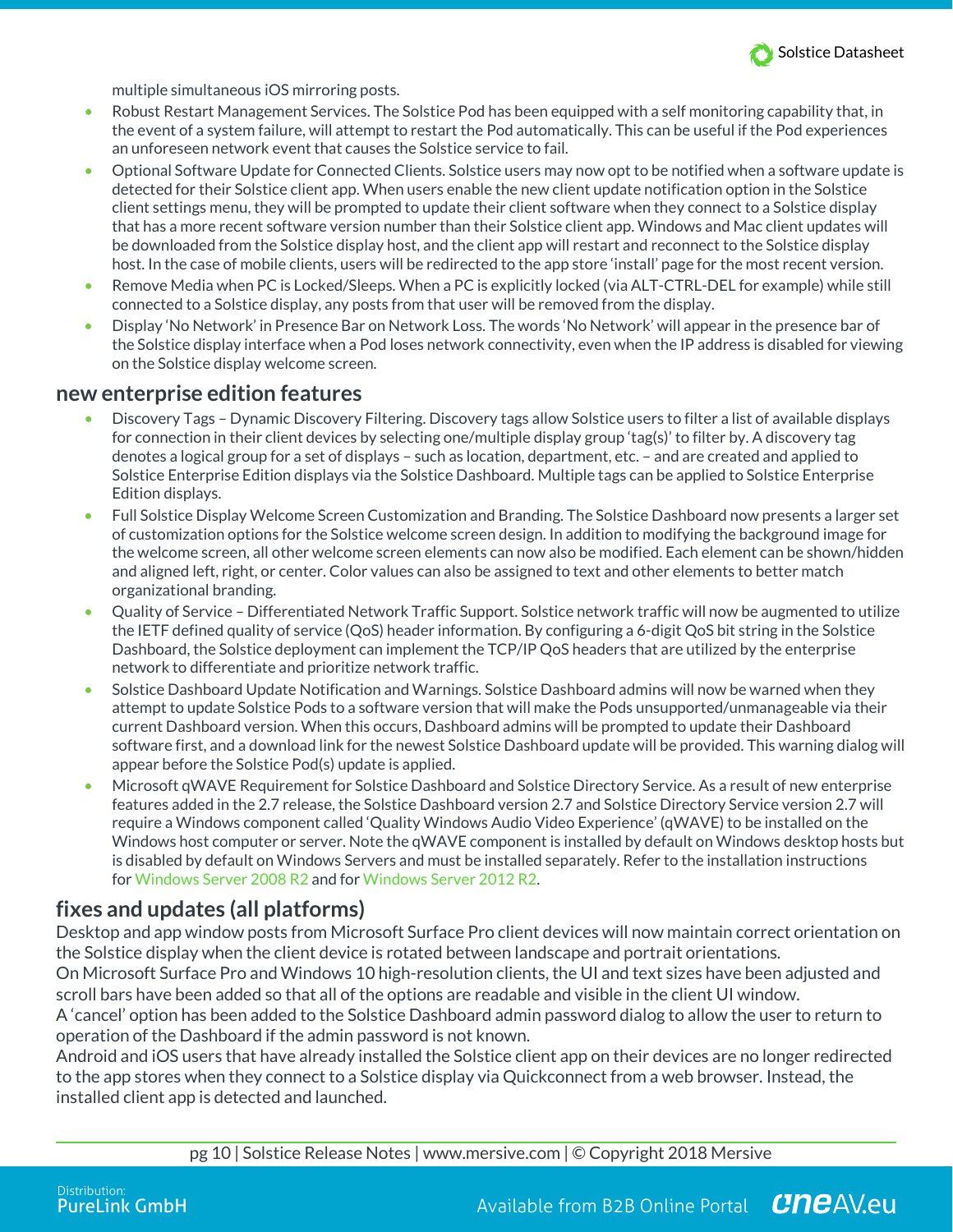

A proxy test error has been resolved. The proxy test no longer passes when invalid authorization credentials are provided. Now the test fails in these cases.

Solstice users with Galaxy S6 client devices can now share photos correctly via the share media option. Support for sharing Microsoft Office applications to a Solstice display from Mac clients has been improved. The applications update correctly on the Solstice display when the Office application is advanced to subsequent pages/slides on the client device.

Windows 10 client screens with lower resolutions than the Solstice display now appear correctly when shared to a Solstice display.

A blinking graphics artifact no longer appears on the Solstice display when the access control setting is changed from moderated to open mode during a Solstice session.

AirPlay connections from Mac OS X clients to a Solstice Pod no longer freeze.

The performance of status checks of Solstice displays from the Solstice Dashboard has been improved. Users can now share Internet Explorer 11 app windows from Windows 8 clients to the Solstice display. Audio quality has been improved when desktop sharing with audio from Mac OS X clients to Solstice appliances (NUCs).

Mac OSX clients no longer show corrupted text in the discovery panel.

Error messaging has been improved upon the expiration of a Solstice Windows Software trial license. File selection for media files has been updated to allow file names with 'diacritical marks' such as accents, umlauts, cedillas and tildes. Examples include é, ü, and ñ.

Back to Top

# **release: solstice 2.6.2 // 06-21-2016**

## **fixes and updates**

- Video File Playback with high bitrate videos improved. Sharing video files larger than 200MB that are encoded at high bitrates is now possible. These videos will periodically buffer but still continue to play properly through the 'Media Share' option.
- Video file framerate is improved when looping video. When looping a video, a framerate drop was possible previously. The framerate is now consistent when looping a video file multiple times.
- Text and high-resolution image quality is greatly improved. When sharing desktops from PC-based clients (OS X and Windows) image quality should be noticeably improved from previous versions.
- Keynote App Window sharing now works properly in fullscreen and presentation modes. Presentations are now displayed correctly when a user switches to full screen or presentation mode.
- Periodic audio drops on networks with variable quality have been fixed. Audio streaming has been improved when the 'Desktop Audio' toggle is used. Previously, periodic drops of audio occurred when network jitter was significant. This has been addressed.
- Pods can now be configured to SSID networks as a wireless client.
- Client software connectivity is more resilient to network variability. If poor or variable network connectivity is experienced between the client and Pod, clients could easily lose connectivity. Clients will now attempt to reconnect automatically if network conditions improve.
- Pod connectivity is more resilient to network variability. Pods are now more resilient to situational network variability in certain network circumstances where they would have previously lost network connectivity.
- Long-term connection stability on both OS X and Windows clients has been improved.
- PC client software no longer crashes when the client PC goes into sleep mode. In certain OS configurations, if a client PC went to sleep while the Solstice client was active, the Solstice client could crash. The user is now disconnected and the client software remains running.
- Improved support for application window sharing on OSX when those applications are in full screen mode including, Keynote, Safari, and PowerPoint.
- OS X client no longer crashes when disconnecting from AirPlay while sharing desktop.
- Display now returns to 'Align to Grid' mode after last user disconnects. If 'Align to Grid' was turned off during a

pg 11 | Solstice Release Notes | www.mersive.com | © Copyright 2018 Mersive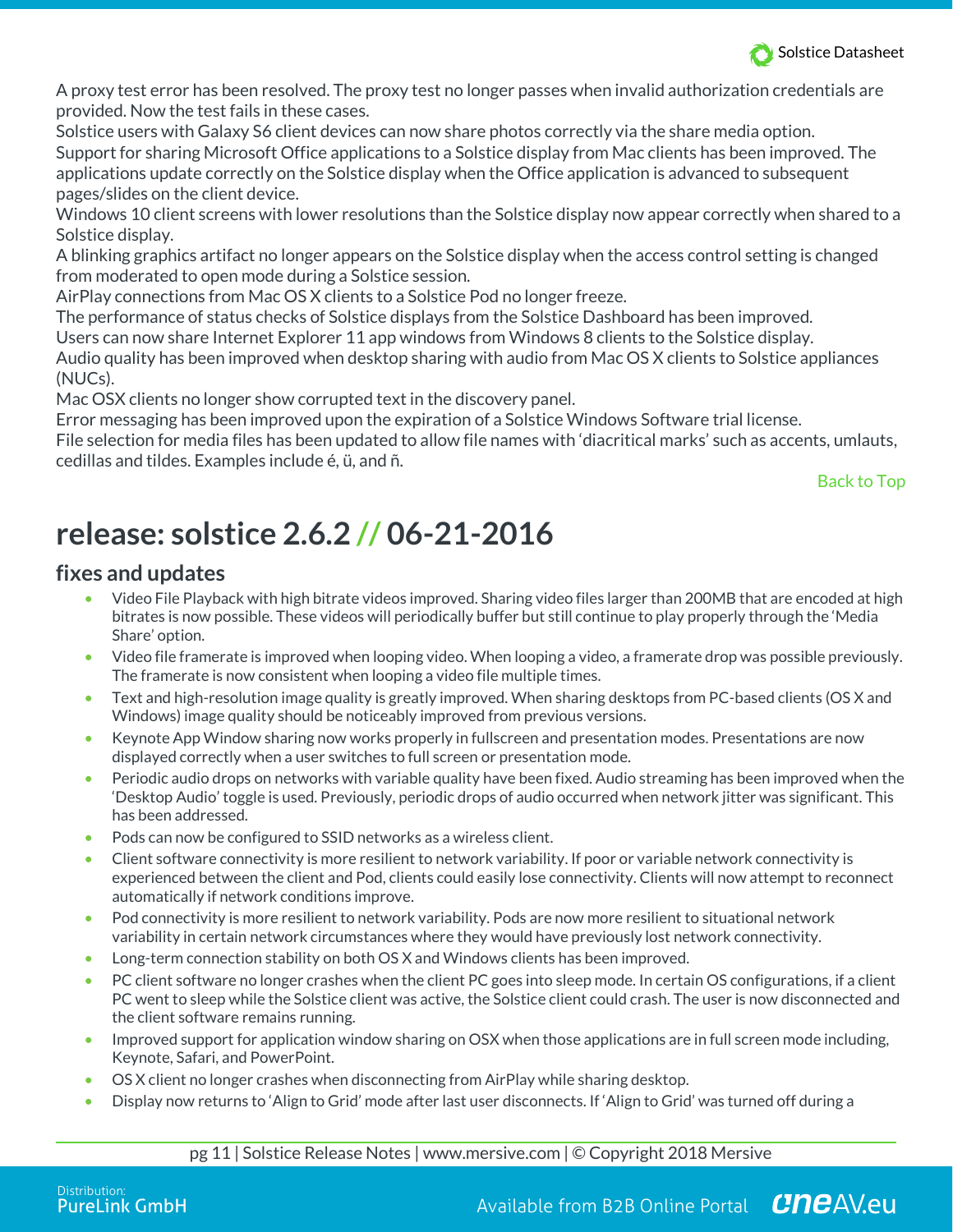

session, 'Align to Grid' will now be automatically turn back on after the last user disconnects from the Pod.

- Moderator mode client posts are now removed after a client disconnects. Previously, when non-moderator users disconnected while in Moderator Mode, their posts would remain on the display. Posts are now removed when the client disconnects.
- Moderator control over video playback. Moderators can successfully operate video playback controls of guest video posts once they have been accepted from the moderator queue.
- Desktop audio will wait for moderator acceptance. Audio will not play from guests who share desktops with audio until the moderator accepts the post.
- Chrome version 50 and above now displays properly when using App Window sharing in Windows 10. Windows 10 clients attempting to use App Window sharing in Windows 10 would display a black share window on the display. Chrome is now properly displayed.
- PC clients can continue to use the Solstice client after changing primary display in system settings.
- User is now warned if changing OS X audio device while sharing audio. Previously, if a user changed audio devices (i.e. plugging or unplugging headphones) while the Solstice client was running, audio sharing would not work properly. Users are now warned if this occurs.
- Pods are now compatible with a wider range of CEC-enabled displays. Previously some CEC implementations would cause the Pod to not come back up after the display was turned off. The Pod is now more resilient to variable CEC implantations.
- Splash screen IP address changes to 'No Network' accurately. IP address on the Splash Screen is automatically refreshed to read 'No Network' when the Pod is not attached to a valid network.

Back to Top

## **release: solstice 2.6.0 // 04-18-2016**

#### **new features**

- Low-latency audio/video streaming for desktop and app window sharing. The 2.6 updates for Solstice Software and Pods reduces latency between the user's device and the Solstice display by 75%.
- Increased video frame-rates when multiple, simultaneous desktops are shared. Both Solstice Software and Pods now supports substantially higher framerates when multiple live desktops are shared on the display at the same time. In tests, framerates improved by 50% over the previous version when four desktops are shared at 1080p.
- 1X enterprise wireless support. The Pod now supports 802.1X EAP protocol when connecting to wireless networks. This option allows for entry of a username and password to connect to an authentication server at the time of deployment.
- Web proxy support for Solstice Software and Pod web processes. Solstice can now be configured with a proxy server IP address for internet traffic access. Options include Username/password credentials for secure access and ports 80/443 traffic can be routed to different proxy server locations on the network. This allows Solstice Pods deployed behind a secure web proxy to still reach the over-the-air update server. The proxy server allows Solstice Software instances to be licensed and activated when deployed behind a secure proxy server.
- Updated user-interface workflow for iOS mirroring. IOS users that select the 'Mirror my Device' button in the Solstice app on their devices will now see an instructional animation that shows how to select and mirror to the Solstice display from the AirPlay® menu.
- Dashboard support for customization of splash screen elements. The Solstice Dashboard now allows administrators to control toggle on/off splash screen elements to appear on the Solstice display. Dashboard admins can independently control the appearance of Display Name, IP Address, and Screen Key for both the main Solstice display splash screen as well as the presence bar.

#### **fixes and updates**

- Improved audio synchronization from Mac OSX devices. Synchronization accuracy is now on par with performance levels from Windows-based devices.
- QuickConnect with dual-network works on both interfaces. Users connecting to the 'second' network in dualnetwork mode, no longer have to re-type an IP address to get the client to connect. QuickConnect will automatically connect users from either network and populate their most-recently-used list correctly.

pg 12 | Solstice Release Notes | www.mersive.com | © Copyright 2018 Mersive

Available from B2B Online Portal CneAV.eu